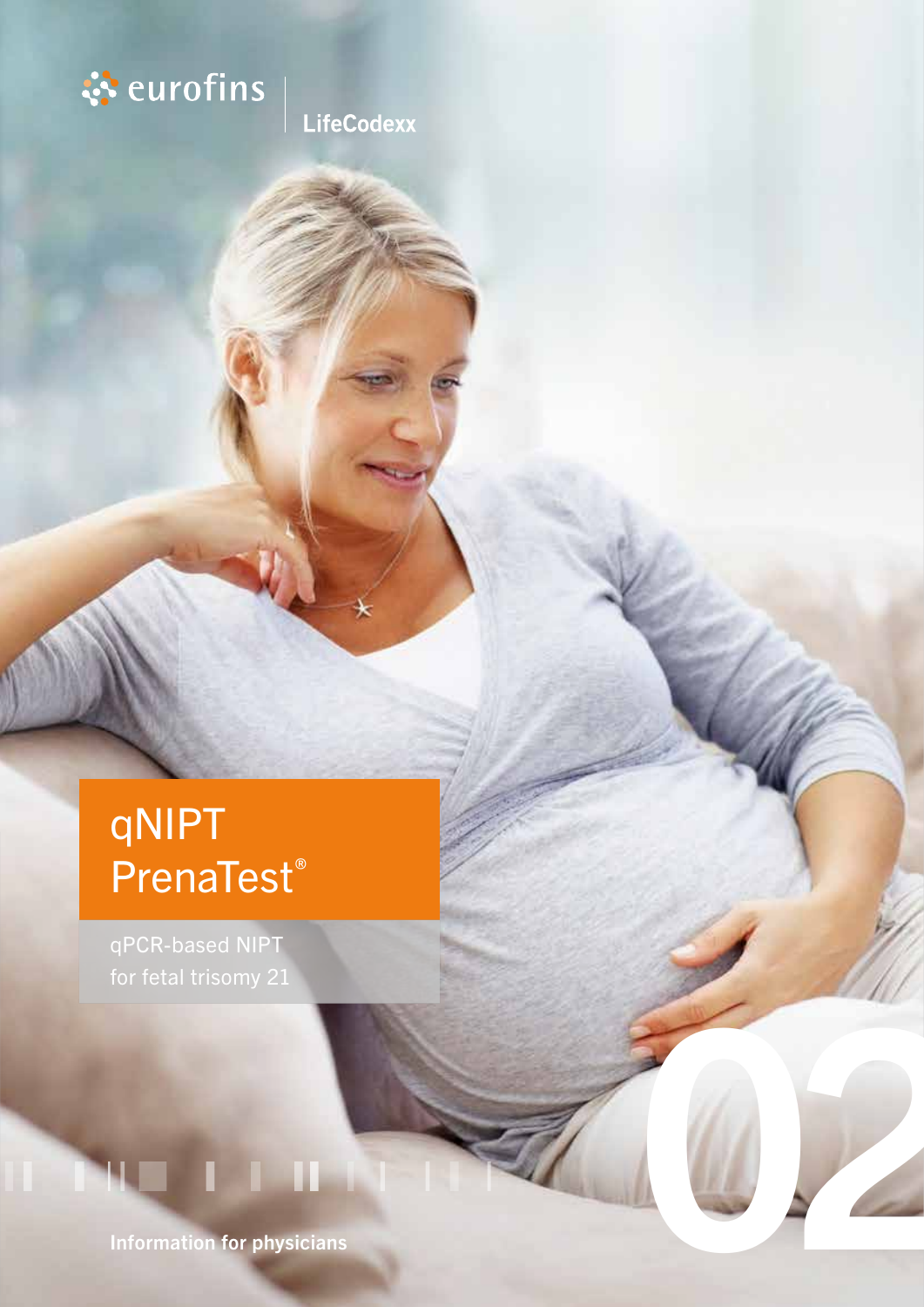

## The smart qNIPT assay

### Detection of fetal trisomy 21 based on quantitative real-time PCR

Developed by LifeCodexx, the smart qNIPT assay is based on quantitative real-time polymerase chain reaction (qPCR). The qNIPT determines differences in methylation patterns of specific gene regions on the maternal and fetal DNA. Certain gene regions in maternal DNA are hypo-methylated whereas the same regions are hyper-methylated in fetal DNA. These methylation specific gene regions are used as DNA biomarkers for the determination of fetal trisomy 21.

## Different qPCR signals for chromosome 21 and reference chromosome

In an euploid case, the CP values<sup>1</sup> detected for chromosome 21 and reference chromosome within the same sample are rather identical, whereas in the T21 positive case the CP value for chromosome 21 is smaller. This means, that in the positive sample the crossing point is reached earlier for chromosome 21 compared to the unaffected reference chromosome. Therefore, for a T21 positive sample, the initial DNA quantity of chromosome 21 is higher compared to the initial DNA quantity of the unaffected reference chromosome. In average, chromosome 21 is 1.5 times higher concentrated, which corresponds to 3 copies of this chromosome.



Comparison of the fetal DNA of chromosome 21 and reference chromosomes for all samples on a single run.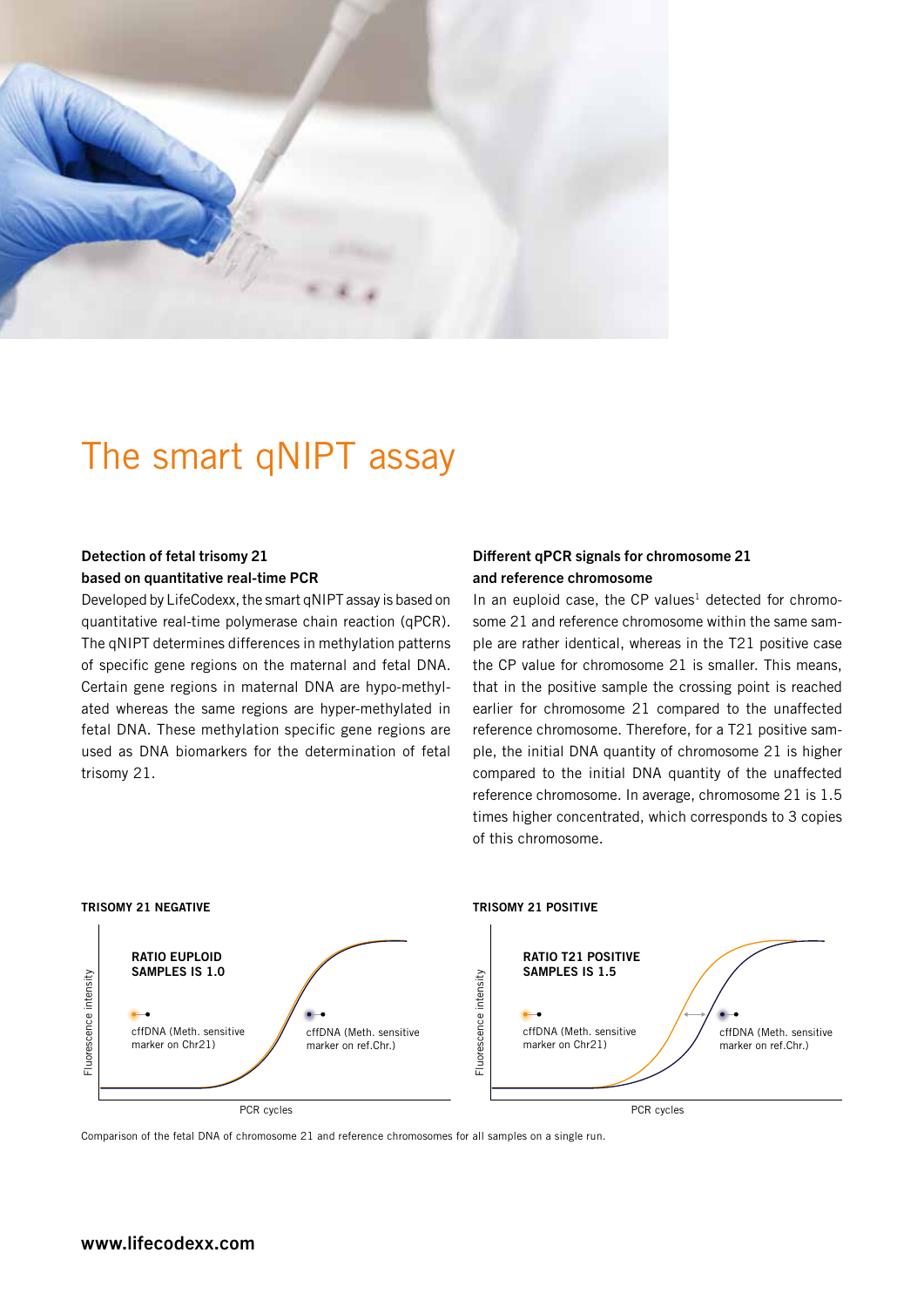## Clinical performance evaluation

### Clinical performance evaluation compared to NGS-based PrenaTest®

Following proof-of-principle and feasibility studies with around 1,500 samples, a blinded study was performed to assess the clinical performance in maternal blood samples from singleton pregnancies. The samples were blinded by an independent Contract Research Organization. After extraction of cell-free DNA and methylation-specific digestion of DNA samples, a multiplex qPCR was performed. The primary qPCR data was finally evaluated with the CE-marked PrenaTest® analysis software. Results from the qNIPT analysis and from confirmatory NGS testing were compared with PrenaTest® results using NGS.2



### Evaluation results

The study results of the performance assessment ( $n =$ 1062) show a positive percentage agreement (PPA; corresponds to sensitivity) of 100% (lower 1-sided 95% confidence interval of 93.12%;  $n = 42/42$ ) as well as a negative percentage agreement (NPA; corresponds to specificity; n=1019/1020) of 99.9% (lower 1-sided confidence interval of 99.54%; n=1019/1020) in comparison to the NGSbased PrenaTest®. The negative predictive value (NPV) for qNIPT as well as for the confirming NGS analyses was 100% (lower 1-sided 95% confidence interval of 99.71%). The average proportion of cell-free fetal DNA of all blood samples tested was 10.55%.

#### qNIPT – very reliable and robust

Our results show that the qNIPT is an extremely reliable test method which can be used in routine clinical practice according to the recommendations of the national and international professional associations 3.

| <b>Study 2019</b>                  |                   |
|------------------------------------|-------------------|
| Correctly classified samples       | 1061/1062 (99.9%) |
| Trisomy 21 positive                | 42/42 (100%)      |
| Trisomy 21 negative                | 1019/1020 (99.9%) |
| Sensitivity (lower 1-sided 95% CI) | 100% (93.12%)     |
| Specificity (lower 1-sided 95% CI) | 99.9% (99.54%)    |
| NPV (lower 1-sided 95% CI)         | 100% (99.71%)     |

The relative proportion of fetal DNA to all cell-free DNA is not crucial for the qNIPT. Only the absolute quantity of fetal DNA needs to be sufficient for a valid result.

- 4 Internal data from lab routine and clinical data based on qPCR and NGS available at www.lifecodexx.com.
- 5 After sample receipt. Monday to Friday, except public holidays.

<sup>1</sup> Definition of CP value of the Lightcycler (Roche): This method identifies the crossing point (CP) of a PCR reaction as the point where the reaction's fluorescence reaches the maximum of the second derivative of the amplification curve, which corresponds to the point where the acceleration of the fluorescence signal is at its maximum.

<sup>2</sup> LifeCodexx internal data from laboratory routine (August 2012 to September 2016).

<sup>3</sup> ACOG 2015; ESHG/ASHG 2015; ACMG 2016; ISPD 2015; Austrian-German-Swiss Recommendations for NIPT 2016; available at www.lifecodexx.com.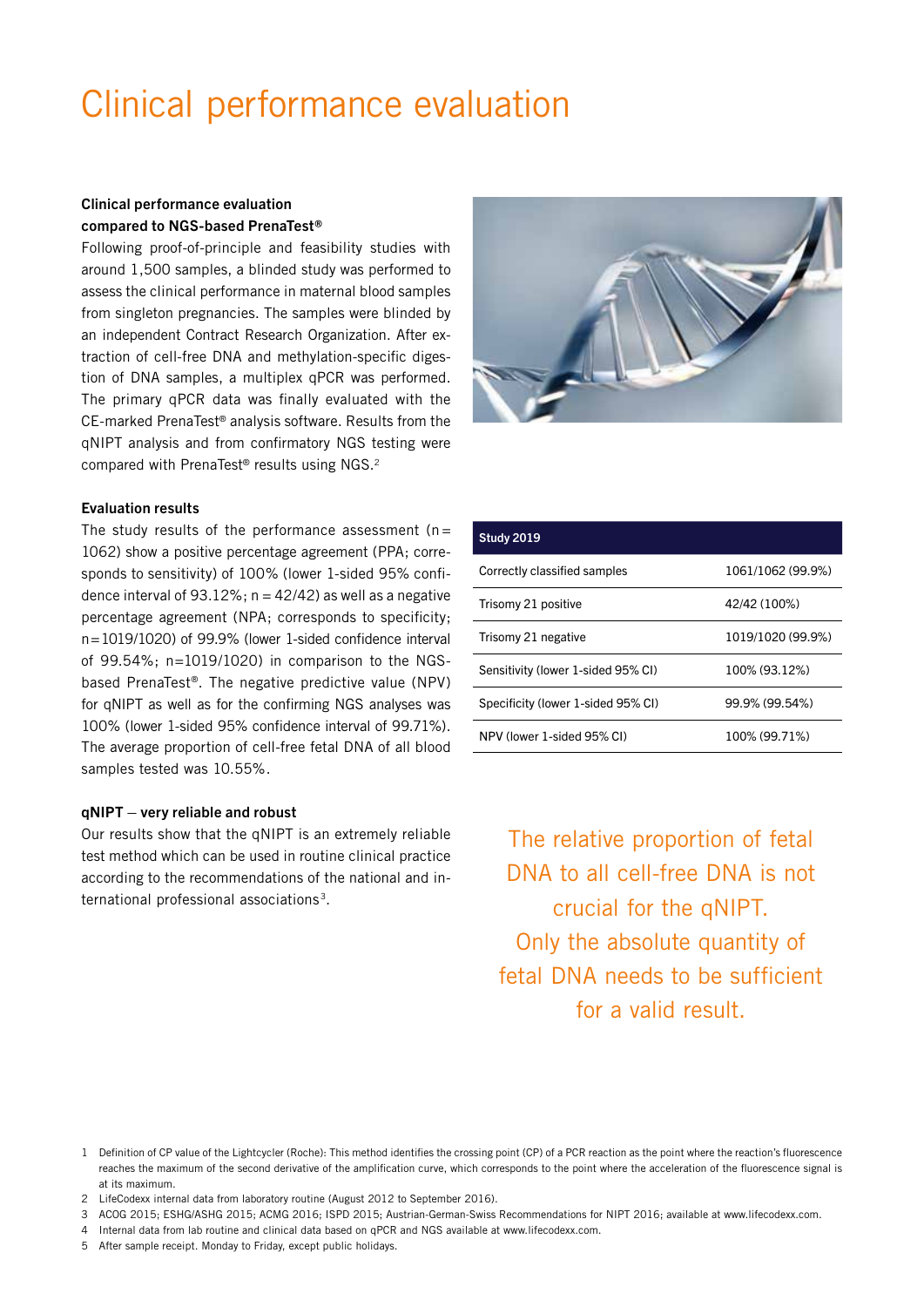## qNIPT PrenaTest® | | | Safe. Rapid. Reliable.

Starting from the ninth week of pregnancy  $(9+0$  weeks since LMP) the qNIPT PrenaTest® PrenaTest® is suitable for singleton pregnancies and can be used following assisted reproduction – even if donor eggs are used. If desired, the gender of the fetus may also be determined (when legally authorised). Results are usually available in 2 to 6 working days after sample

 $\Box$ 

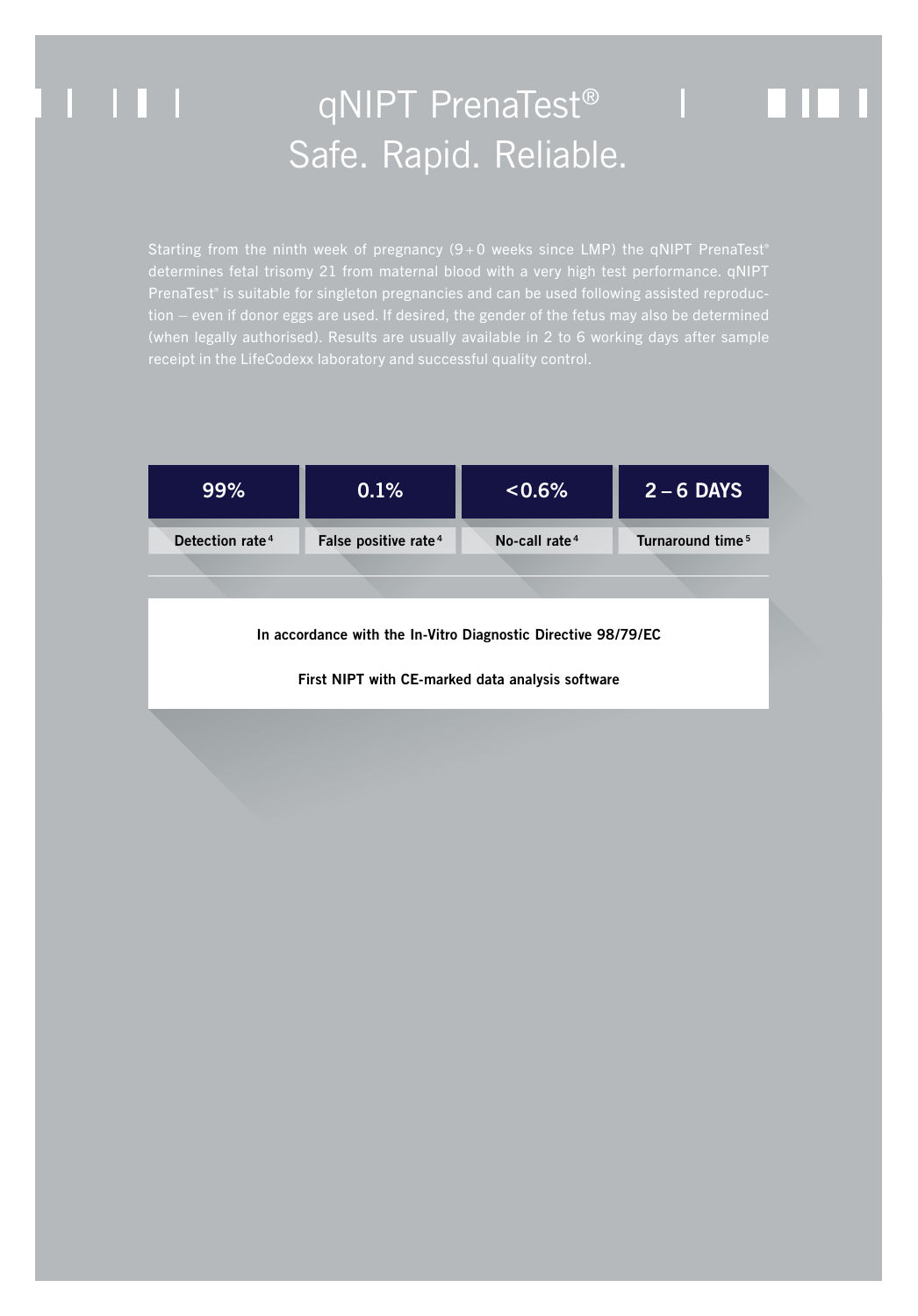## Comparison of screening methods<sup>6</sup>

|        | 99% qNIPT PrenaTest <sup>®</sup> |
|--------|----------------------------------|
| 93%    | Integrated screening             |
| 87%    | <b>Combined screening</b>        |
| 67%    | <b>Quadruple test</b>            |
| $60\%$ | <b>Triple test</b>               |

Detection rates of screening methods for the determination of fetal trisomy 21 compared to qNIPT PrenaTest® 6,7

> NIPT can be used as a primary screening method for fetal trisomy 21 in pregnant women of every age and risk group.

> > Austrian-German-Swiss Recommendations for NIPT 20168

- [...] any patient may choose cell-free DNA analysis as a screening strategy for common aneuploidies regardless of her risk status […] ACOG 20158
- [...] NIPT offers improved accuracy when testing for common autosomal aneuploidies compared with existing tests such as cFTS […] ESHG/ASHG 20158
- [...] informing all pregnant women that NIPS is the most sensitive screening option for traditionally screened aneuploidies […] ACMG 20168
- [...] NIPT as a primary test can be offered to all pregnant women [...] ISPD 20158

 Internal data from lab routine and clinical data available at www.lifecodexx.com. Cuckle H, Benn P, Wright D (2005). Down syndrome screening in the first and/or second trimester: model predicted performance using meta-analysis parameters. Seminars in Perinatology 29, 252-257. Recommendations of medical associations available at www.lifecodexx.com.